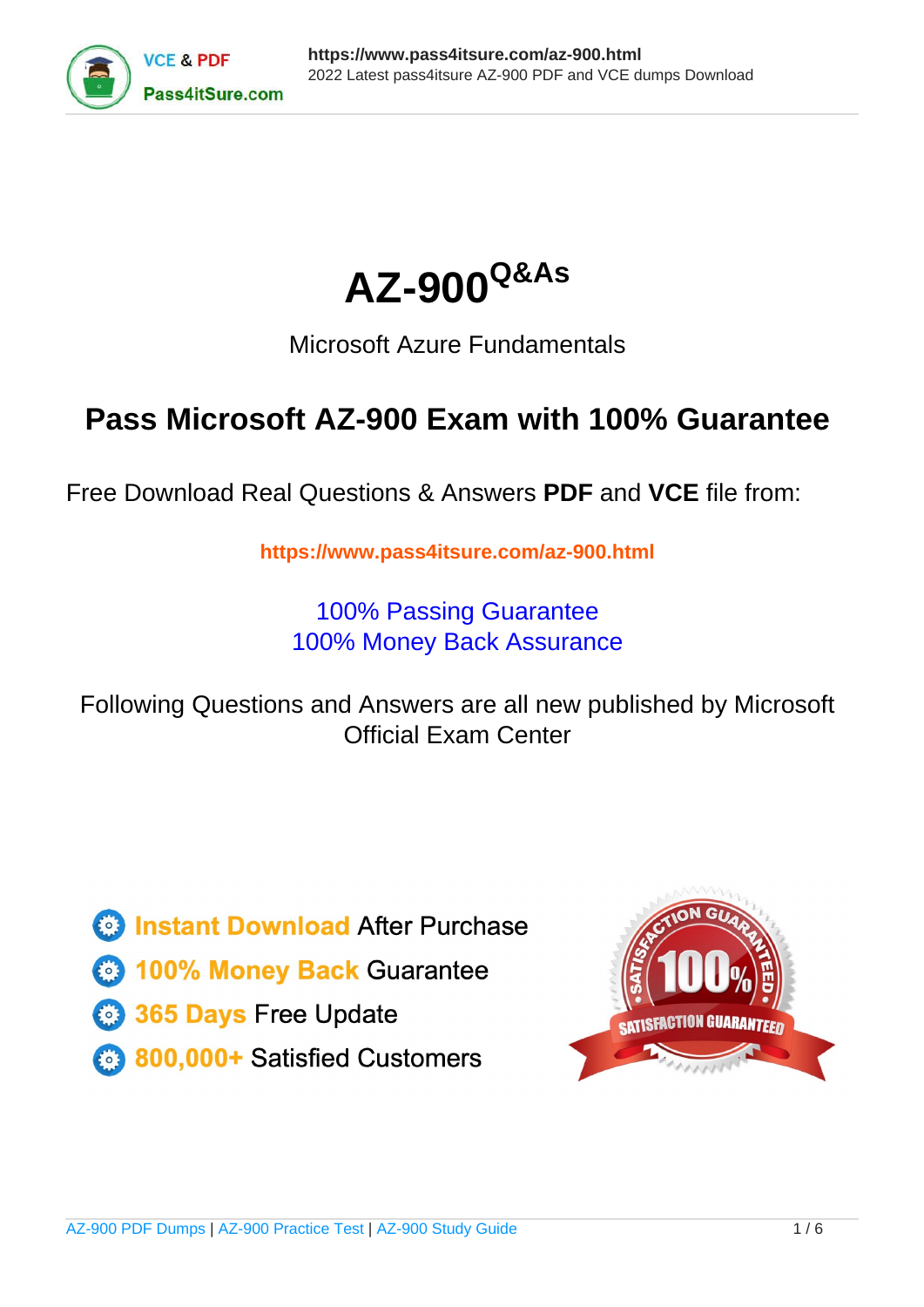

### **QUESTION 1**

This question requires that you evaluate the underlined text to determine if it is correct.

When you need to delegate permissions to several Azure virtual machines simultaneously, you must deploy the Azure virtual machines to the same Azure region.

Instructions: Review the underlined text. If it makes the statement correct, select "No change is needed". If the statement is incorrect, select the answer choice that makes the statement correct.

A. No change is needed

- B. by using the same Azure Resource Manager template
- C. to the same resource group
- D. to the same availability zone

Correct Answer: C

A resource group is a logical container for Azure resources. Resource groups make the management of Azure resources easier.

With a resource group, you can allow a user to manage all resources in the resource group, such as virtual machines, websites, and subnets. The permissions you apply to the resource group apply to all resources contained in the resource

group.

References:

https://docs.microsoft.com/en-us/azure/azure-resource-manager/management/overview#resource-groups https://docs.microsoft.com/en-us/azure/role-based-access-control/overview

### **QUESTION 2**

Your company has an Azure subscription that contains the following unused resources:

1.

20 user accounts in Azure Active Directory (Azure AD)

2.

Five groups in Azure AD

3.

10 public IP addresses

4.

10 network interfaces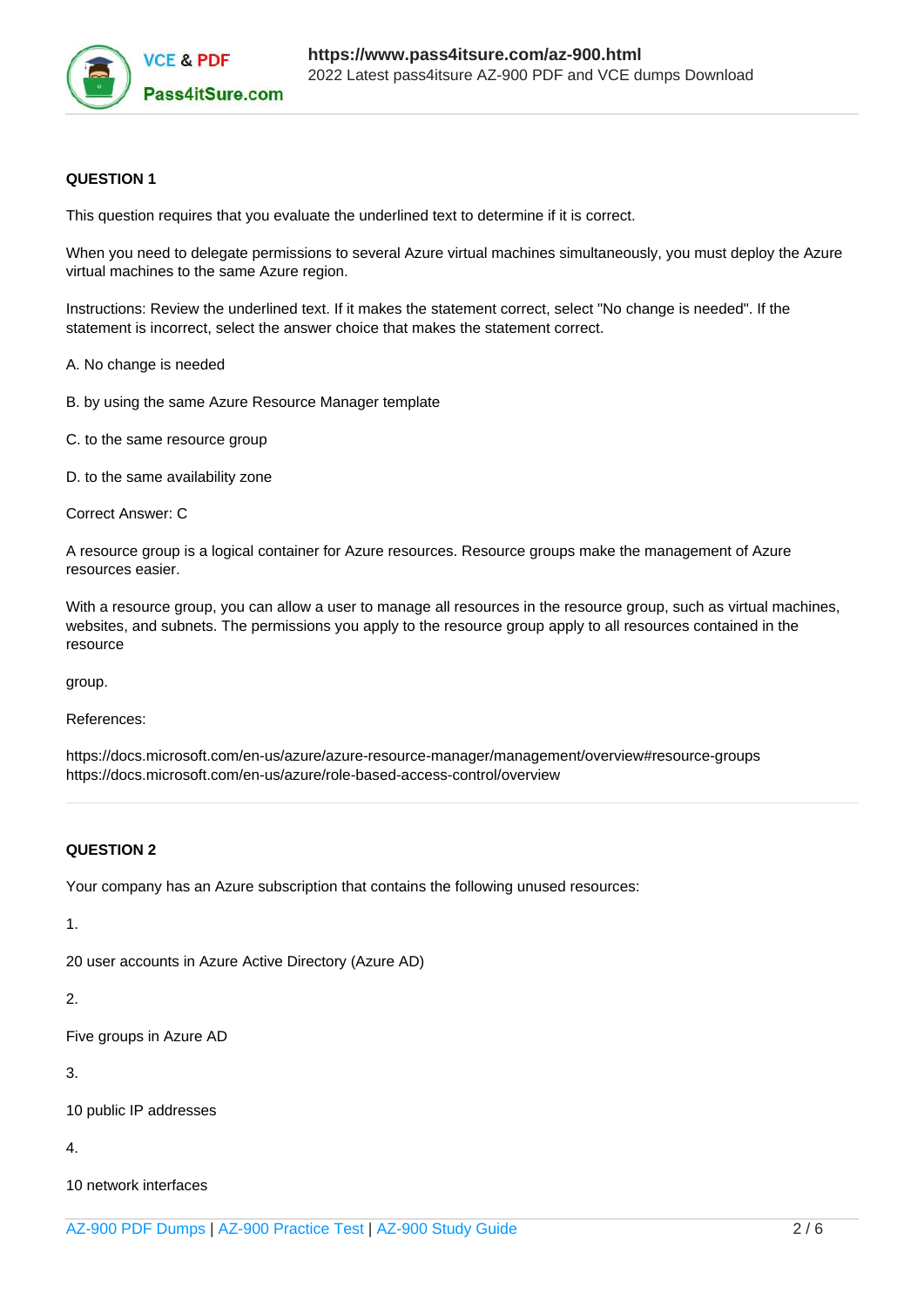

You need to reduce the Azure costs for the company.

Which unused resources should you remove?

- A. the user accounts
- B. the network interfaces
- C. the public IP addresses
- D. the groups

Correct Answer: C

You are charged for public IP addresses. Therefore, deleting unused public IP addresses will reduce the Azure costs.

Reference: https://docs.microsoft.com/en-us/azure/advisor/advisor-cost-recommendations#reduce-costs-by-deleting-orreconfiguring-idle-virtual-network-gateways

### **QUESTION 3**

Note: This question is part of a series of questions that present the same scenario. Each question in the series contains a unique solution that might meet the stated goals. Some question sets might have more than one correct solution, while

others might not have a correct solution.

After you answer a question in this section, you will NOT be able to return to it. As a result, these questions will not appear in the review screen.

You have an Azure environment.

You need to create a new Azure virtual machine from a tablet that runs the Android operating system.

Solution: You use Bash in Azure Cloud Shell.

Does this meet the goal?

A. Yes

B. No

Correct Answer: B

With Azure Cloud Shell, you can create virtual machines using Bash or PowerShell.

Azure Cloud Shell is an interactive, authenticated, browser-accessible shell for managing Azure resources. It provides the flexibility of choosing the shell experience that best suits the way you work, either Bash or PowerShell.

Reference: https://docs.microsoft.com/en-us/azure/cloud-shell/quickstart https://docs.microsoft.com/en-us/azure/cloudshell/overview

### **QUESTION 4**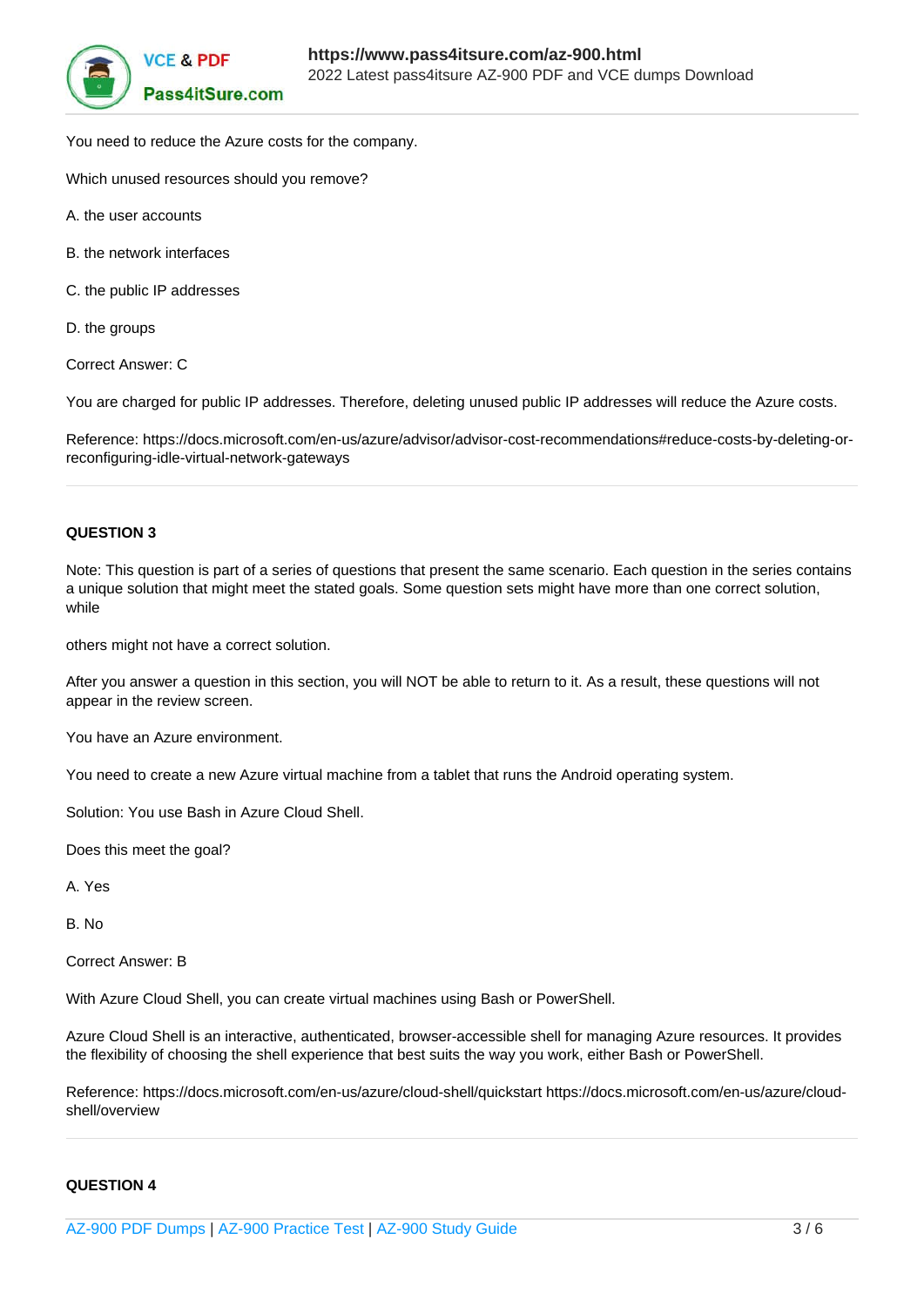

### HOTSPOT

For each of the following statements, select Yes if the statement is true. Otherwise, select No.

NOTE: Each correct selection is worth one point.

Hot Area:

### **Answer Area**

| <b>Statements</b>                                                                                    | <b>Yes</b> | N <sub>0</sub> |
|------------------------------------------------------------------------------------------------------|------------|----------------|
| You can configure the Azure Active Directory (Azure<br>AD) activity logs to appear in Azure Monitor. |            |                |
| From Azure Monitor, you can monitor resources across<br>multiple Azure subscriptions.                |            |                |
| From Azure Monitor, you can create alerts.                                                           |            |                |
| Correct Answer:                                                                                      |            |                |
| <b>Answer Area</b>                                                                                   |            |                |
| <b>Statements</b>                                                                                    | Yes        | No             |
| You can configure the Azure Active Directory (Azure<br>AD) activity logs to appear in Azure Monitor. |            |                |
| From Azure Monitor, you can monitor resources across<br>multiple Azure subscriptions.                |            |                |
| From Azure Monitor, you can create alerts.                                                           |            | ()             |

Box 1: Yes

You can send Azure AD activity logs to Azure Monitor logs to enable rich visualizations, monitoring and alerting on the connected data.

All data collected by Azure Monitor fits into one of two fundamental types, metrics and logs (including Azure AD activity logs). Activity logs record when resources are created or modified. Metrics tell you how the resource is performing and the

resources that it\\'s consuming.

Box 2: No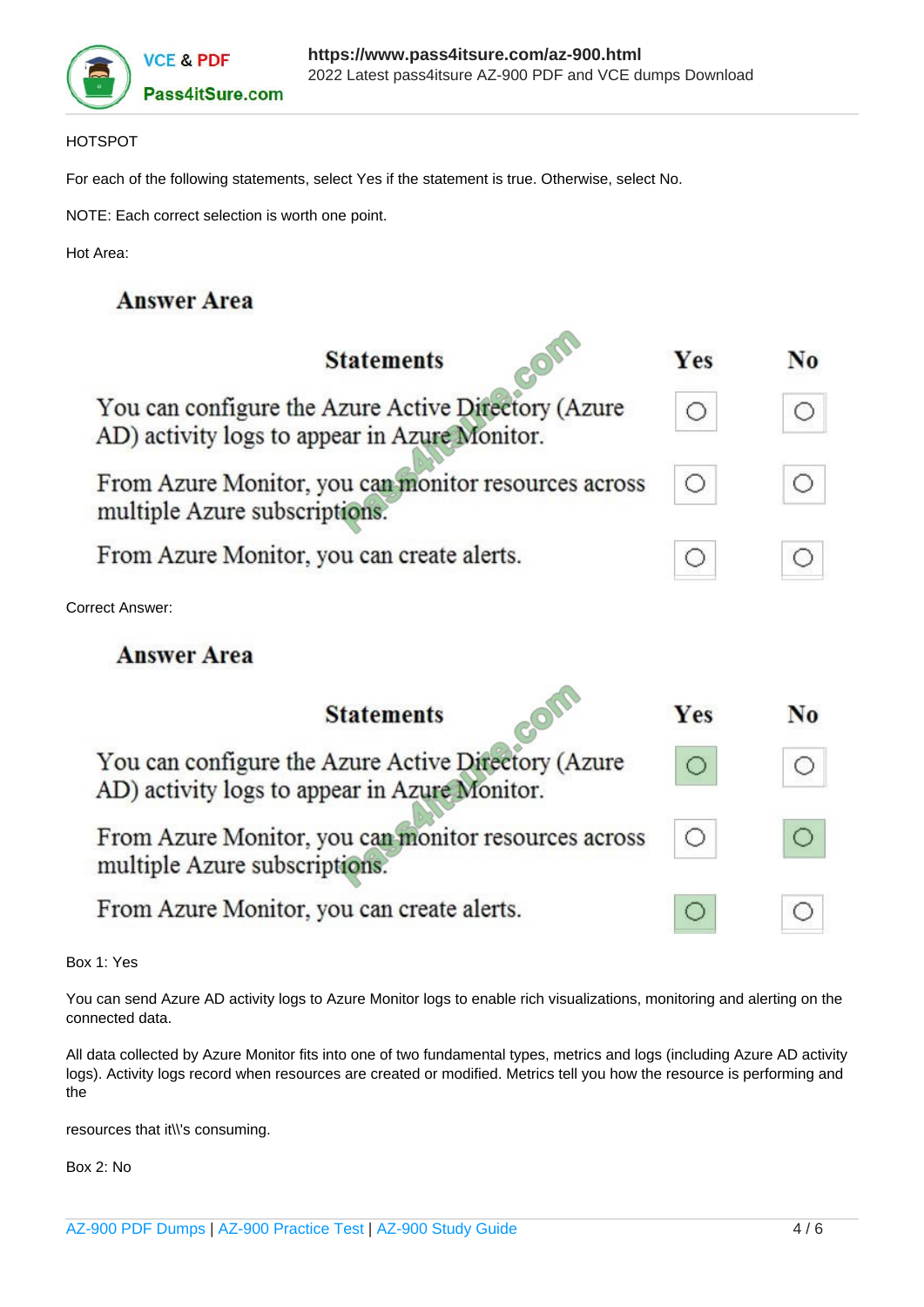

Azure Monitor cannot monitor resources in multiple subscriptions.

Box 3: Yes

You can create alerts in Azure Monitor.

Alerts in Azure Monitor proactively notify you of critical conditions and potentially attempt to take corrective action. Alert rules based on metrics provide near real time alerting based on numeric values, while rules based on logs allow for

complex logic across data from multiple sources.

References:

https://docs.microsoft.com/en-us/azure/active-directory/reports-monitoring/concept-activity-logs-azure-monitor

https://docs.microsoft.com/en-us/azure/azure-monitor/overview

### **QUESTION 5**

Note: The question is included in a number of questions that depicts the identical set-up. However, every question has a distinctive result. Establish if the solution satisfies the requirements.

Your company\\'s on-premises network includes a large number of servers.

They would like to make extra resources available to their users, while keeping capital and operational overheads to a minimum.

You are required to make recommendations that should be included in the overall solution.

Solution: You should indorse the use of a hybrid cloud as part of the solution.

Does the solution meet the goal?

A. Yes

B. No

Correct Answer: B

[AZ-900 PDF Dumps](https://www.pass4itsure.com/az-900.html) [AZ-900 Practice Test](https://www.pass4itsure.com/az-900.html) [AZ-900 Study Guide](https://www.pass4itsure.com/az-900.html)